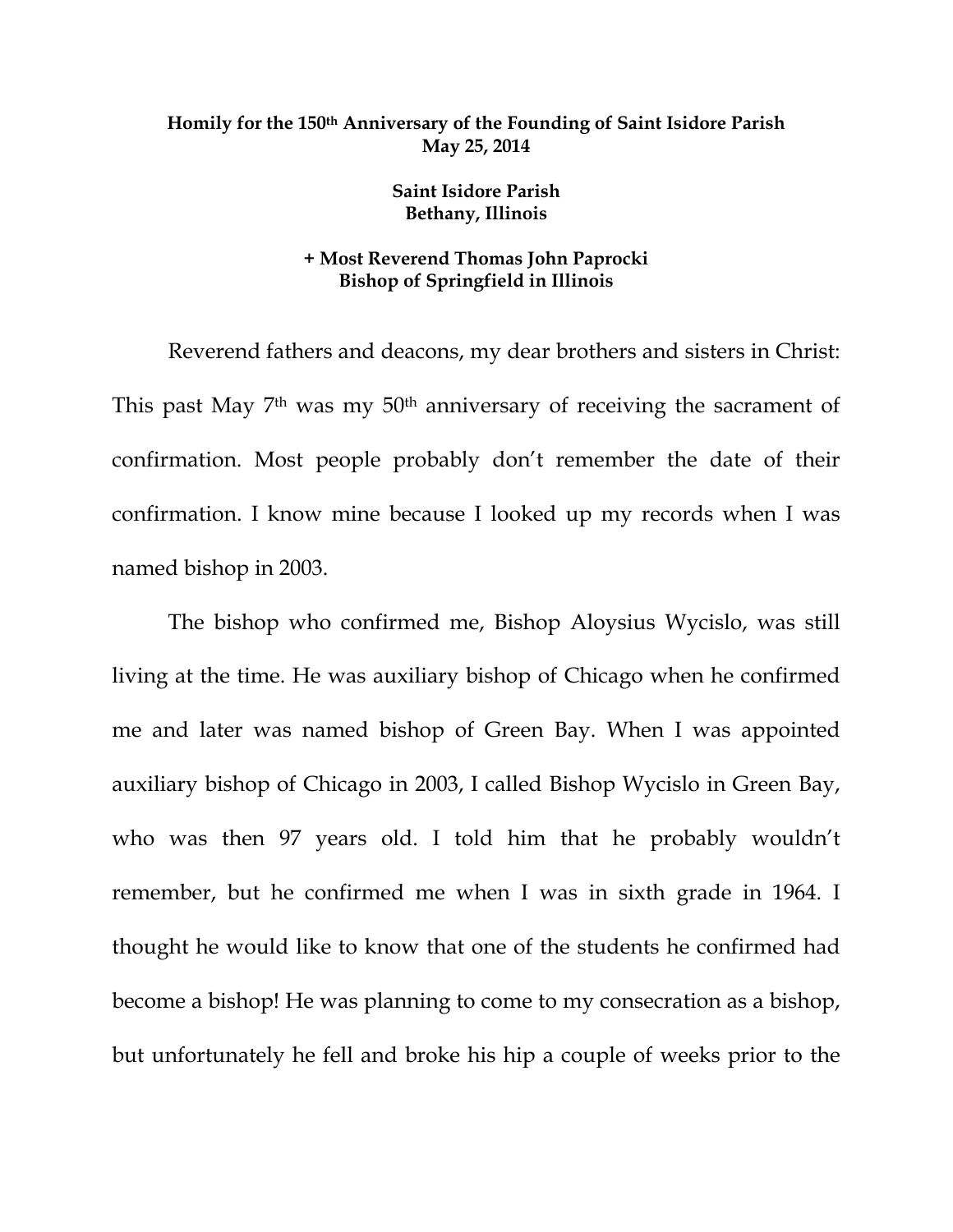ordination. So later that year, I drove up to Green Bay with a copy of my confirmation certificate and took him out for lunch to celebrate. It was a wonderful visit and also very timely, since he died just a few months after that.

The Sacrament of Confirmation is very much on my mind during this time of the year as I travel throughout our diocese to administer it to our young people. It is also a sacrament that the Church is inviting us to focus on now as we near the celebration of the Feast of Pentecost, the day on which the Holy Spirit came upon the Apostles to strengthen them for carrying the Church forward following Christ's Resurrection and Ascension into Heaven. It is the fulfillment of the promise that we hear from Him in today's Gospel where He tells His disciples: "I will not leave you orphans; I will come to you" (John 14:18).

In our first reading from the Acts of the Apostles, we have the story of a primitive form of the Rite of Confirmation whereby the Apostles Peter and John are called to Samaria to impart the Holy Spirit through the laying on of hands. (Acts 8:14-17) This is very much the same way that Confirmation is administered today. As a successor to the Apostles, I am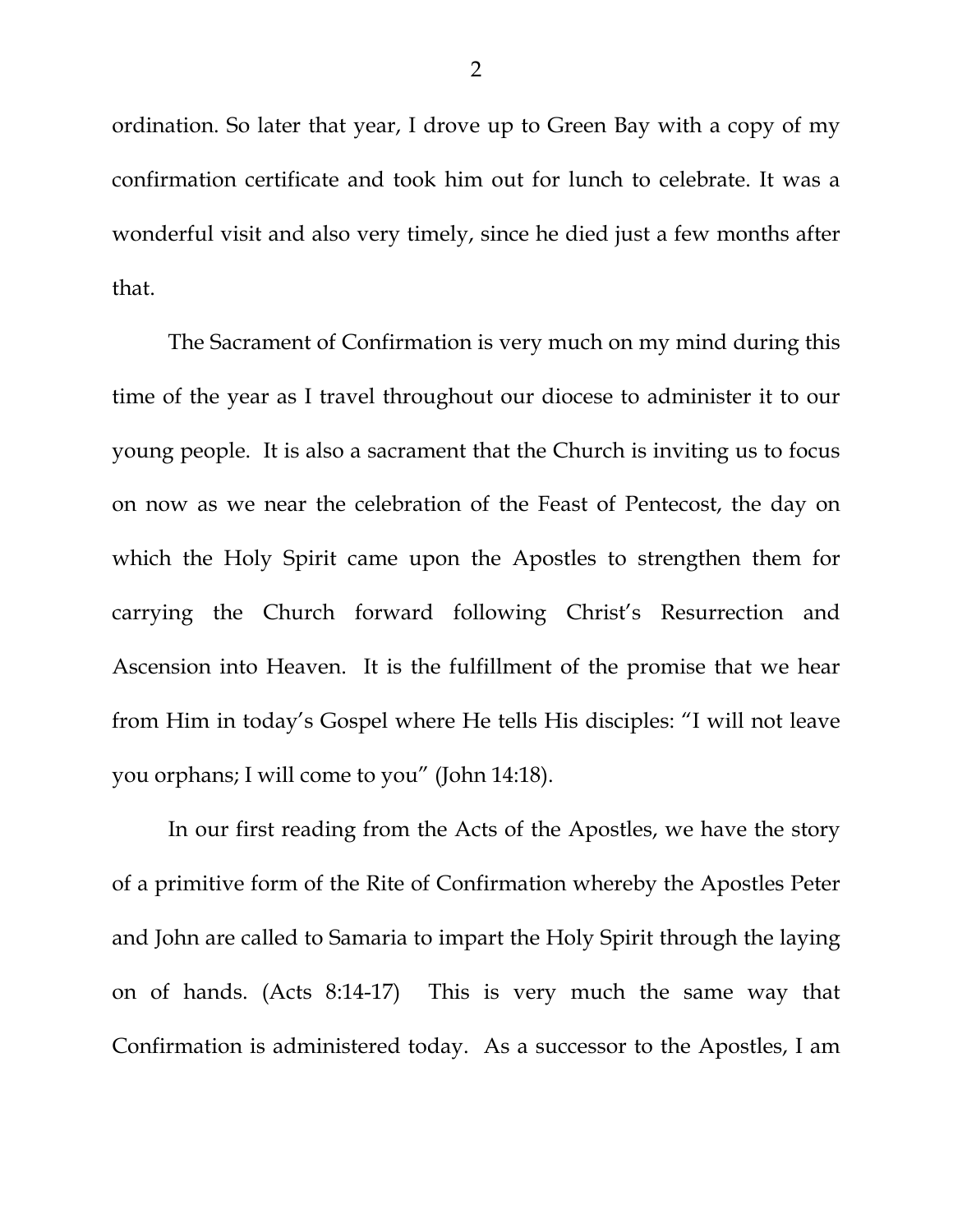called to come to various parishes to share the Holy Spirit through the laying on of hands and by anointing the candidates with Sacred Chrism.

By receiving the Sacrament of Confirmation, we are brought into a deeper relationship with Christ by receiving a greater share in His life through the Holy Spirit which we receive. In a recent Wednesday General Audience, Pope Francis said the following about the Holy Spirit:

The Holy Spirit constitutes the soul, the life blood of the Church and of every individual Christian: He is the Love of God who makes of our hearts his dwelling place and enters into communion with us. The Holy Spirit abides with us always, he is always within us, in our hearts.1

Continuing on, the Holy Father then speaks of how we are to see the Holy Spirit as a gift, but not just any gift. He says:

The Spirit himself is 'the gift of God' *par excellence* (cf. Jn 4:10), he is a gift of God, and he in turn communicates various spiritual gifts to those who receive him. The Church identifies seven, a number which symbolically speaks of fullness, completeness.2

The Sacrament of Confirmation increases the gifts of the Holy Spirit within us to unite us more closely to Christ and His Church and to give us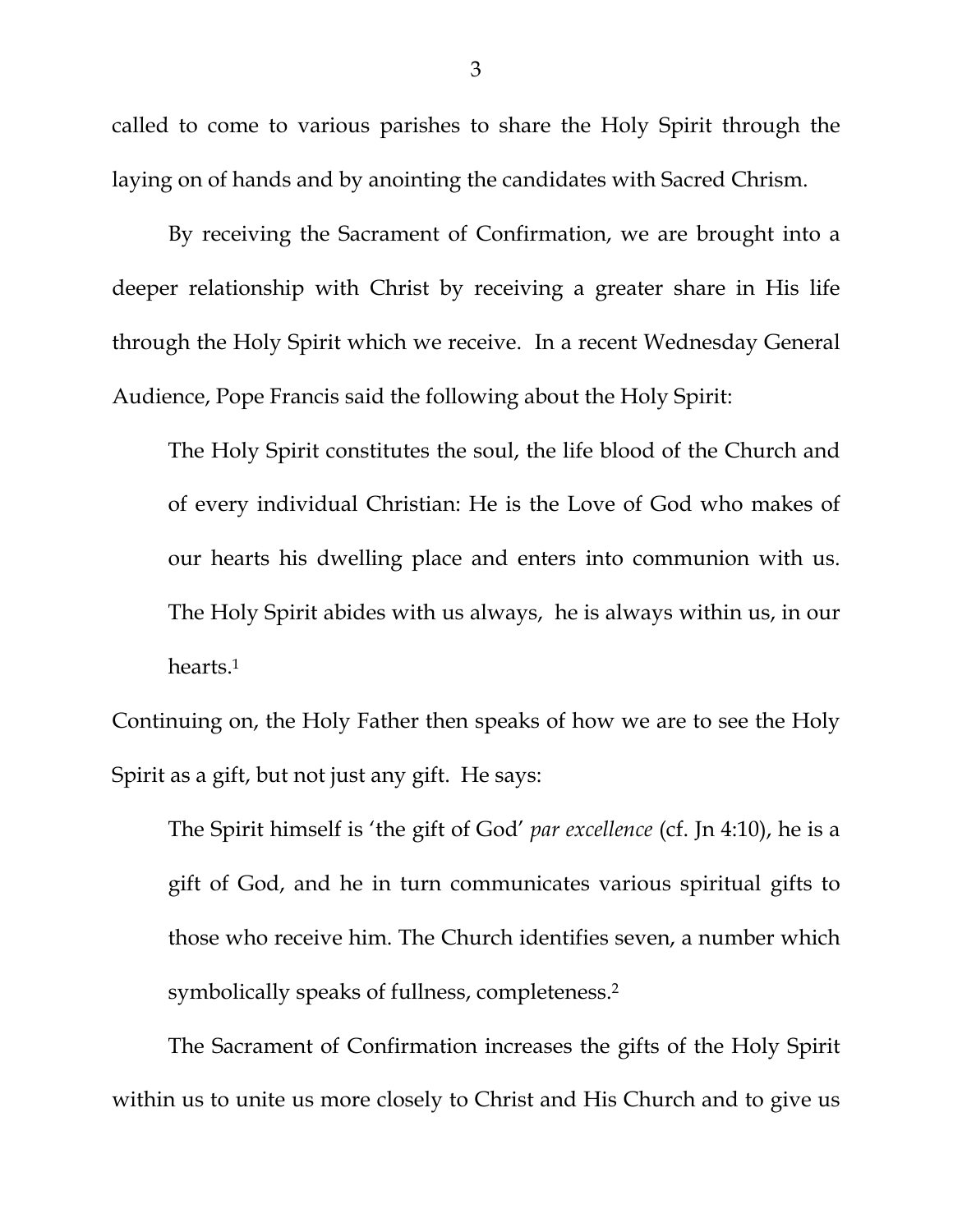a special strength "to spread and defend the faith by word and action as true witnesses of Christ, to confess the name of Christ boldly, and never to be ashamed of the Cross."3

The gifts of the Holy Spirit are not meant to be placed on a shelf to admire as we might do with a statue or a picture. Rather, the Lord has given us these gifts that they might be used, not just for our own benefit, but also for the benefit of others. Last year on April 29, 2013, Pope Francis spoke to 100,000 people gathered in St. Peter's Square for a "Day of Confirmands" Mass. The pope invited the faithful to see the transformation of the Holy Spirit in our lives as a calling from God to transform the world. By allowing ourselves to be guided by the Spirit, we "allow God's constant help to make us new men and women, inspired by the love of God which the Holy Spirit bestows on us!"

The Holy Father exclaimed, "How beautiful it would be if each of you, every evening, could say: Today at school, at home, at work, guided by God, I showed a sign of love towards one of my friends, my parents, an older person! How beautiful!"4

The examples given by the pope remind us that transforming the world does not necessarily mean that we have to do remarkable things that

4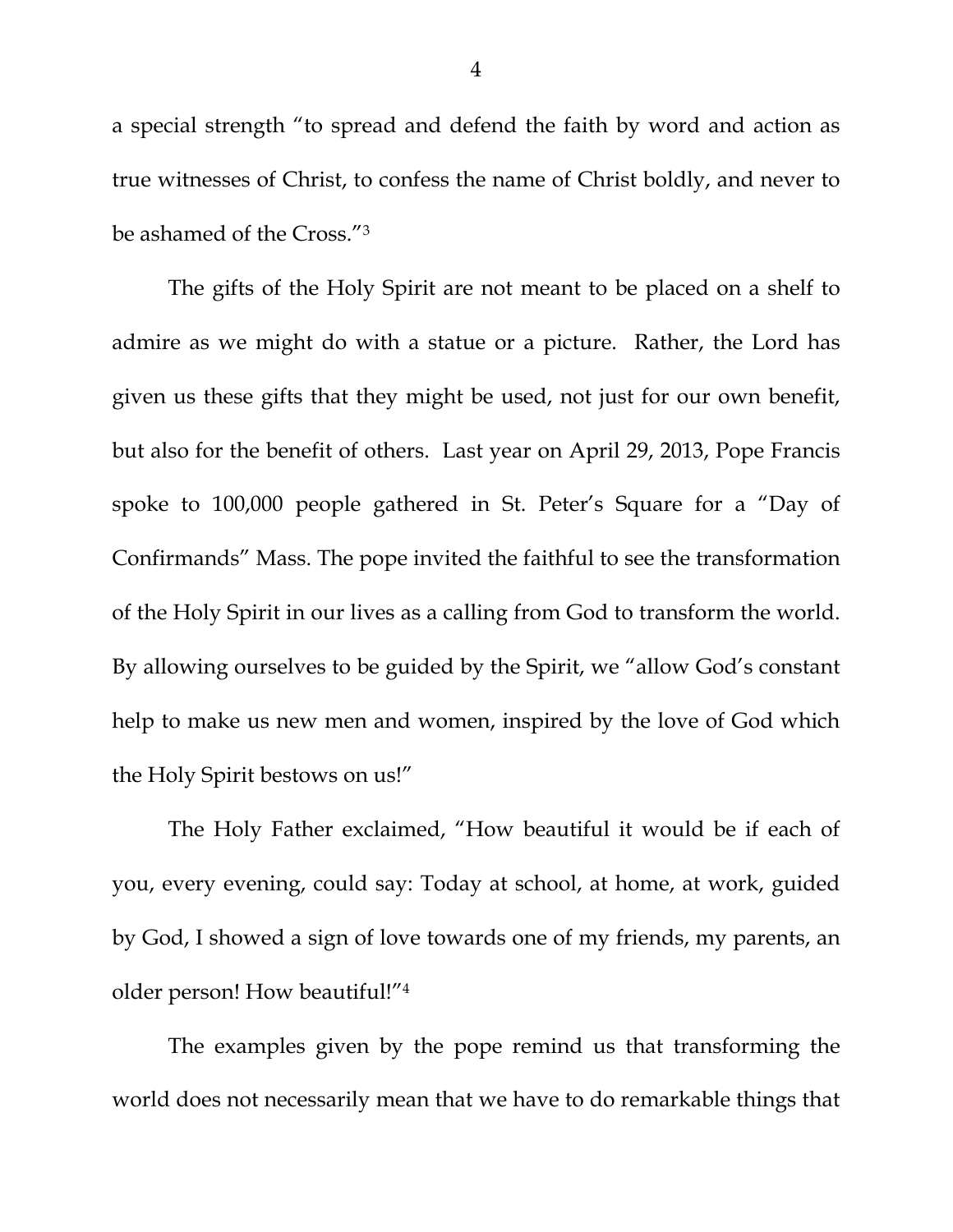make the front page of the newspaper. The little things that we do in our daily lives, simple as they may seem, contribute in various ways to the greater picture of God's plan of salvation. Think, for example, of how over a long period of time, a constant drip of water can turn a jagged piece of rock into a smooth and rounded surface.

The privileged place for these gifts to be developed and shared is in the parish community. Our newly canonized saint, Pope St. John Paul II, spoke of the parish as "a community where God's gifts are received and where the baptized generously make their response of faith, hope, and love to the call of the Gospel."5 The parish is one of the most basic cells of Mystical Body of Christ, which is the Church. These cells are places where the Holy Spirit lives and moves in the daily lives of the faithful.

Today, we are gathered together to celebrate the 150<sup>th</sup> Anniversary of St. Isidore Parish. Although the parish may not be a large one, and while few people have been to or even heard of Bethany, its presence as one of those cells in the body of the Church has not been without significance. From the sacraments that have been celebrated here to the other activities of the parish, the gifts of the Holy Spirit have indeed been received and shared with others in ways that have positively impacted this part of the